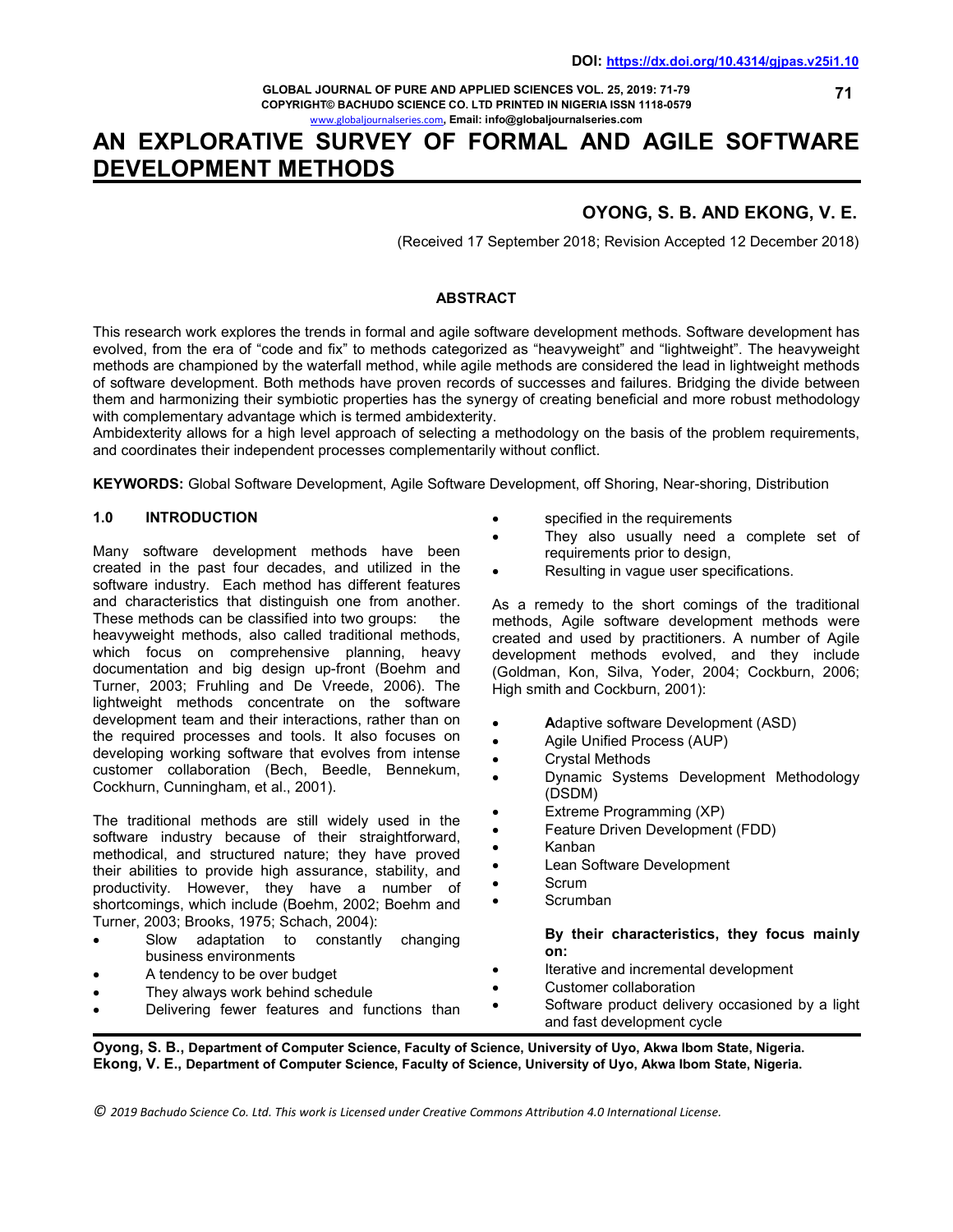• Adaptation to changing customer and business requirements.

The potential benefits of Agile methods notwithstanding, many organizations are reluctant to throw away their traditional methods, and jump into Agile methods. Their reluctance is as a result of several issues including:

- Agile methods reduce documentation and rely on tacit knowledge
- These methods have not been sufficiently tested for mission-critical projects
- There is the belief that Agile methods are good only on small and medium scale projects, and not large scale projects.
- A concern that Agile methods can be successful only with talented individuals
- Agile methods are not adequate for high and stable projects

Although many positive aspects of Agile methods have been published, there are few empirical studies on the negative aspects of Agile methods. The negative aspects of Agile methods imply that there are issues, problems, and challenges faced in developing high quality software products using these methods. Identifying the problems, issues, and challenges of Agile methods should be more beneficial to organizations propagating them than merely showing their positive benefits.

More so, since only the positive aspects of Agile methods are receiving publicity, it is not clear whether Agile methods can provide end users with the desired quality, in a timely manner, on large-scale and missioncritical projects. Therefore, the need to identify the issues and challenges of Agile methods and assess the possible application of Agile methods on large-scale and mission-critical projects cannot be over emphasized. It is intended that through an explorative research approach we can uncover these issues.

# **1.1 STATEMENT OF THE PROBLEM**

The few empirical field studies of the negative aspects of Agile software development methodologies have failed to identify how the methods can still be useful to organizations, and have not assessed their possible application for large-scale and mission-critical projects.

# **1.2 AIM**

The aim of this research work is to explore possible ways of using Agile methods in the development of large-scale and mission-critical projects

# **1.3 OBJECTIVES**

To propose ahybrid framework based on ambidexterity that would take advantage of their comparative strengths.

# **2.0 LITERATURE REVIEW**

The review of both failures and successes in the literature will be beneficial in identifying the possible success factors in Agile software development projects as failure can contribute to the understanding of how to avoid certain serious pitfalls that are critical to the success of a project (Chow and Cao, 2007). Cohn and Ford (2003) studied problems in transitioning

organization to ASDM processes, while Larman (2004) discussed in detail mistakes and misunderstandings occurring in ASDM projects.

Boehm and Turner (2005) emphasized on management challenges in implementing Agile projects; whereas Nerur, Mehapatra, Mangalaraji (2005) covered problems not only in management aspects, but also in people, process, and technology dimensions of migrating to Agile projects.

#### **2.1 TRADITIONAL SOFTWARE DEVELOPMENT METHODS**

The early stages of software development can be summarized as "code and fix, code-some-more, fixsome-more" (Fowler, 2005; Leffingwell, 2007). This was the first generation in the history of software development methods. The fundamental concept of the scheme was to write code first without considering preplanning and pre-designing, and to fix bugs later. This method worked well for small scale and relatively simple projects. However, as the size of projects increased, developers realized that they were spending more time in fixing bugs and writing code; thus reducing efficiency and predictability of software development.

The traditional software development concept was borrowed from the engineering discipline, which puts heavy weights on precise planning. Engineering discipline –based development method was more or less plan driven where the documentation of a complete set of requirements preceded architectural and highlevel design, development and implementation (Awad, 2005). These methods require extensive planning, codified processes, and rigorous reuse (Boehm, 2002). This plan also works best when developers know all the requirements in advance, and when requirements are relatively stable (Hickey and Davis, 2004; Schach, 2004).Due to these factors, the methods came to be known as heavyweight methods and are also considered traditional software development methods (TSDMs).

Practitioners and academia alike revisited alternative ways of developing software such as iterative, incremental development, and close customer involvement (Royce, 1970). Agile software development methods (ASDMs) were some of the methods that fitted into these characteristics, and even more (Goldman et al, 2004; Cockburn, 2006). Agile methods have had inroads into traditional software development methods(TSDM), even at areas where it was thought impossible. Such areas include (Mockus and Herbsleb, 2001):

- Interdependencies among work items that are distributed
- Difficulties in coordination
- Conflicting implicit assumptions
- Communication challenges,

The link between Agile methods and TSDM is needed for frequent communication (Nisar and Hameed, 2004; Simons, 2002). After all, what are new about Agile methods are not the practices they use, but their recognition of people as the primary drivers of project success, coupled with an intensive focus on effectiveness and how to overcome the problem (Highsmith and Cockburn, 2004). This results in a new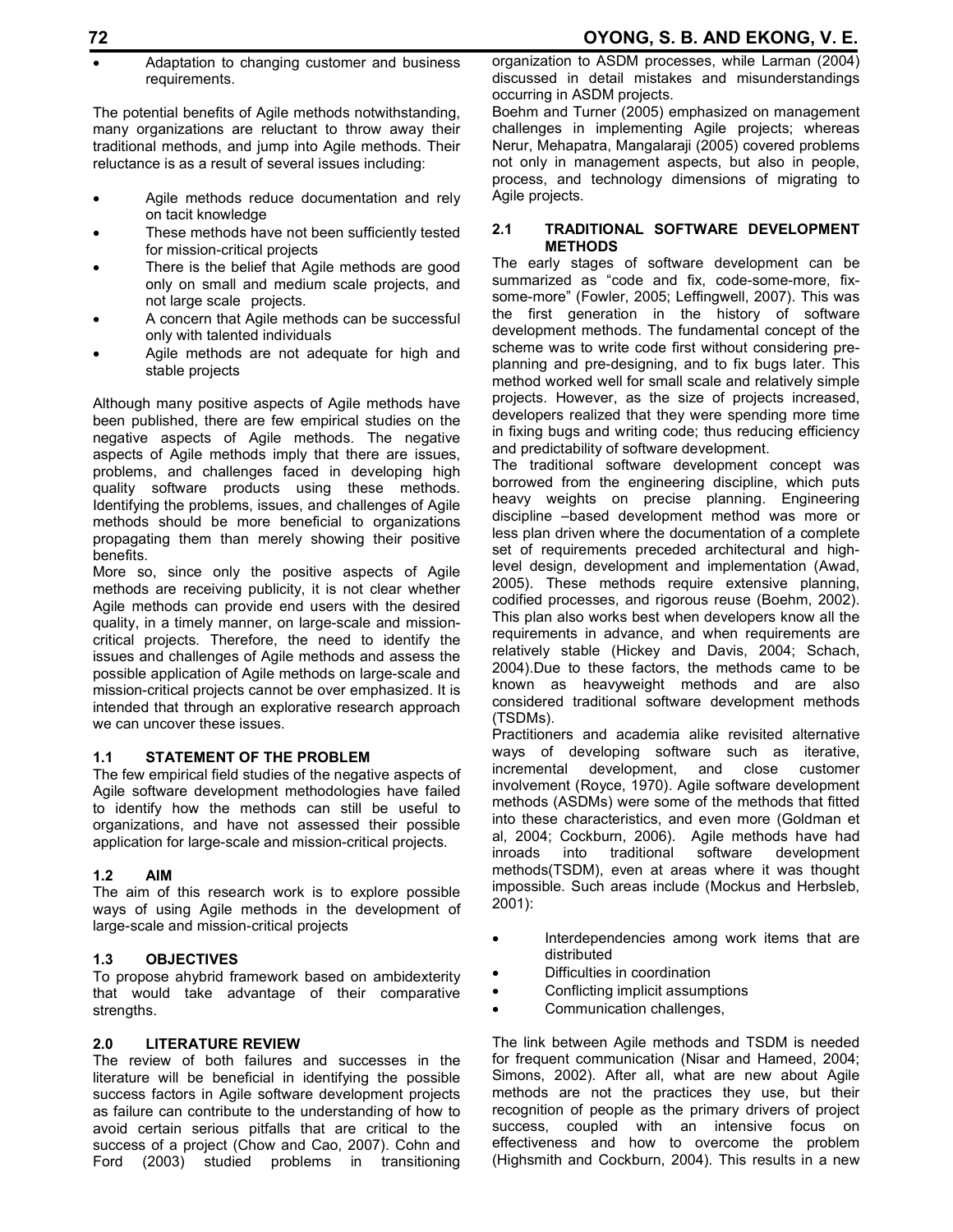combination of values and principles that define an Agile world view. These differences of Agile methodologies include:

• People oriented – Agile considers people – customers, developers, stakeholders, and end users as the most important factor of software methodology (Highsmith and Cockburn, 2005)

Adaptive  $-$  The participants in Agile process welcome change at all stages of the project. Change to the requirements always gives the team members an opportunity to learn more of what it will take to satisfy<br>the market (Fowler, 2004). market (Fowler, 2004).

Conformance to actual  $-$  Agile methods value conformance to actual results as against detailed plan. It was observed that each iteration or development cycle adds business value to the ongoing project, which is always propagated by the client (Highsmith, 2002).

Balancing flexibility and planning. - Plans are good, but the truth is that software projects cannot be accurately predicted far into the future, because there are so many variables to take into account. Agile believes that a better strategy to use is to plan for a week or two, beyond that, the plan should be loose (Highsmith, 2000).

• Empirical process – In Engineering, processes are either defined or empirical. Agile processes choose to implement empirical processes, because of the expected changes. Williams and Cockburn (2003) opined that it is highly unlikely that any set of predefined steps will lead to a desirable, predictable outcome because requirements

change,technology changes, people are added and taken off the teams.

Simplicity – Agile methods always take the simplest path that is consistent with their goals. The reason for simplicity is, so that it will be easy to change the design when needed. Documents that predict the future will become outdated one day.

• Collaboration – Agile methods involve customer feedback on a regular and frequent basis. The customer works closely with the developers, providing feedback on their efforts.

Small self-organizing teams - An Agile team is a self-organizing team. Responsibilities are communicated to the team as a whole, and the team members determine the best way to fulfil them. Agile teams are small (5-9 members), but occasionally, the teams can have up to 120 to 250 members.

Cultural challenges are common to traditional software development methods, but introducing Agile methods will change the command and control method used in companies. Developers would need more autonomy in decision making and the power to implement Agile principles (Fowler, 2004).

The issue of communication challenges will be resolved when appropriate alternative media such as wiki, skype, messaging, IRC (Internet Relay Chat), tele and video conferencing are used. The benefits of short iteration are numerous:

It promotes transparency of work progress to all partners

• All stakeholders: developers, project managers, customers, can frequently get a good picture of how the project is progressing.

Distributed developers can get instant feedback on their work through the aforementioned media.

Seeing high quality work early and frequently builds trust, confidence, and respect between partners. This makes further collaboration easier.

To the customer, Agile methods bring flexibility and tolerate changes to meet requirements.

It encourages collaboration and cooperation during the early phases of the project rather than documentation.

• Frequent iteration and testing also ensures that all parties concerned understood the requirements, thus dissolving the cultural barriers.

• Learning from mistakes is fast and early, thus preventing problems from

accumulating.

• Frequent and open communication between participants builds trust and breaks cultural barriers.

Proxy customers are represented by the user company's system Architect who represents the company technically and also proffers business requirements.

Some of the many challenges of TSDMs are related to increased distance between people (Agerfalk, Fitzgerald, Holmstrom, Lings, Lundell, et al, 2005):

- Geographical distance
- Temporal distance
- Socio-cultural distance

To reduce these distances, the current technique of "near-shoring" is being practiced, where low-cost and not so far locations are being explored, such as US-Brazil and EU-Eastern Europe (Camel and Tjia, 2005).

Pair programming, a technique of having two programmers working together on all production codes using one computer, seemed to be impossible to practice in TSDM. However, through time–shifting, patterns and developers create an overlap and reduce the temporal distance (Holmstrom, Fitzeralde, Agerfalk, Conchuir, 2006). This way an Engineer in the US can work six hours a day paired with another Engineer in, say, Belgium. It is also believed that pair programming helped to increase knowledge sharing (Holmstrom et al, 2006) and reduce socio-cultural distance. Hence, not only did pair programming deliver the expected benefits, but the benefits turned out to allay the TSDM related fears of distributed development.

Distributed extreme programming (DXP) suggests that eight of the XP practices, such as small releases, metaphor, simple design, testing, refactoring, collective ownership, 40-hour week, and coding standards are independent of team locality and can be applied in TSDMs (Kirscher, Jain, Corsaro, Levine, 2001).

Sriram and Matthew (2012) presented a review of literature on applying ASDM methodologies in TSDMs, and how the methodologies fit into TSDMs. Three main ideas were identified:

- Performance of formal software development
- Governance related issues
- Software engineering process related issues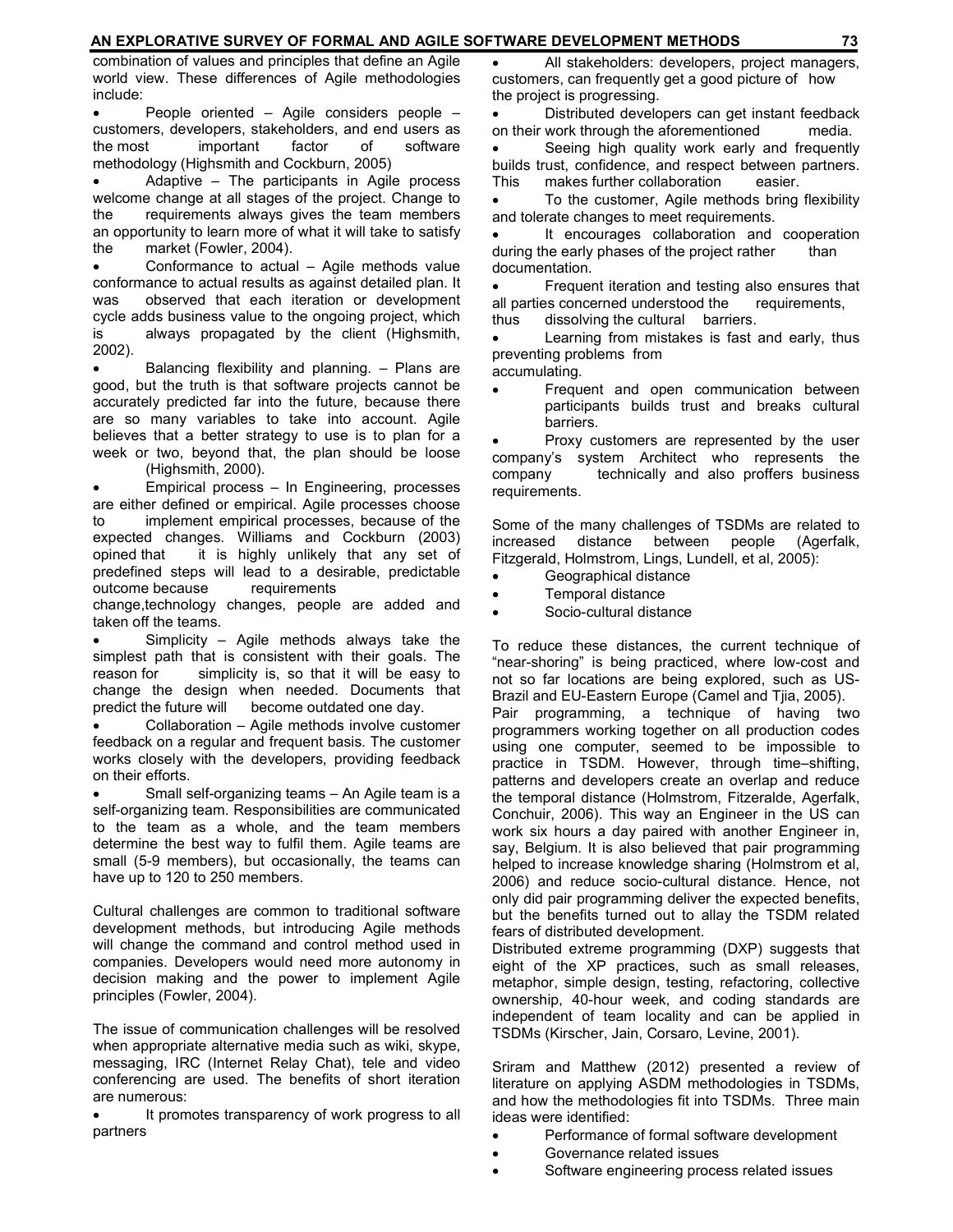The authors concluded that various types of Agile methods were applied and tailored appropriately to produce optimum performance in the context of TSDM. However, empirical studies addressing TSDM-ASDM fit were not found.

Sletholt, Hannay, Pfahl, Benestad, Langtangen (2011) conducted literature review to investigate the effects of using Agile practices in scientific software projects, especially scrum and XP and compared with formal software development methods. The authors found that the projects that adopted Agile techniques had improved testing processes compared to the TSDMs.

TSDM brought up many challenges relating to distributed development, such as

- Interdependencies among work items that are distributed
- Difficulties of coordination
- Difficulties of dividing the work into modules that could be assigned to different locations.
- Conflicting implicit assumptions
- Communication challenges

Battin, Crocker, Kreidler, Subramanian (2001) suggested incremental integration plan, which would be based on clusters and shared incremental milestones, to avoid the "big-bang" integration and last minute problems. The authors explained that dividing the work into modules for distribution and later integrate the pieces, would bring unforeseen problems at the end. Battin and colleagues' strategy was successfully used at Motorola and Alcatel companies, using one dedicated team to each increment. They also based their progress tracking on successfully integrated and tested customer requirements (Ebert and De Neve, 2001).

The authors reported that a stable build proved to be one of the key success factors, and that globally applied continuous builds improved project life cycle.

Karlsson, Andersson, Leion (2000) confirm the use of frequent builds, in fact, daily builds and feature-based development as success in distributed development projects. Incremental integration and frequent deliveries are core practices in ASDMs (Larman and Basili, 2003).

Offshore software development was successfully practiced using Agile methodologies, especially using iterative development, and frequent deliveries (Fowler, 2004; Simons, 2002). These techniques, according to the authors, increased project visibility and provided an avenue for the customer and project managers to follow project progress (Simons, 2002). Whereas 30 days iteration length are suggested using scrum, Fowler (2004) suggested the use of two-weekly iteration in XP, to reduce communication overhead in distributed development. Paasivaara and Lassenius (2004) opined that Agile principles of frequent deliveries and continuous iteration seem to suit traditional software development methods. Both Fowler and Simons opined that their successes with distributed development were due to high responsiveness to change and fast delivery of business values. These benefits, they concluded, outweighed the challenges of distributed development.

Nisar and Hameed (2004) reported that they used XP in offshore distribuyted software (ODSD) to achieve client satisfaction. While Xiaohu, Bin, Zhijun, Maddineni (2004) used XP in TSDM to reduce communication delay and improve communication quality between the customers

and offshore development team. The authors concluded that the XP principles they followed proved very successful. Karlsson et al. (2000) and Farmer (2004) reported that they found Agile principles useful, but hard to implement in TSDMs. The authors found that Agile principles, having used XP in offshore distribution successfully, is possible with TSDM. Rather than migrate to Agile methods, it is better to hybridize the two methods, which would improve software development process.

Schwaber (2004) reported how scrum method could be scaled to large projects involving multiple scrum teams. These scaling mechanisms enabled the usage of scrum also in geographically distributed projects. Schwaber further suggested that in these kinds of projects, high bandwidth technologies for source code sharing, synchronized builds, alternative communication methods such as instant messaging, mailing lists, wiki, Internet Relay Chat (IRC), skype and both tele and video conferencing should be used.

#### **3.0 DISCUSSIONS**

It is the ability to respond to change that often determines the success or failure of a software project (Williams and Cockburn, 2003). This forms the main difference between traditional software development methods (heavyweight) and Agile software development (lightweight) methodologies. Traditional software development methods freeze product functionality and disallow change. While Agile processes respond to change at any stage of the project.

Facilitating change is more effective than attempting to prevent it. It is more important than planning for disaster (Boehm and Philip, 1988). Standish Group International (SGI) carried out a research on software projects and came up with, among others, three major reasons for a project to be successful, such as:

- User involvement
- Executive management support
- A clear statement of requirements.

The idea of planning for everything upfront can work for small projects, but for large and complex environments, this technique would fall apart (Fowler, 2004). Traditional software development methods (Heavyweight) handled complex projects differently. They planned ahead or upfront, and were bound to fail. The solution lies in simplicity. Agile software development methodologies promote simplicity, because it is easier to effect changes. SGI further holds an opinion that 45% of features found in an application are never used. This is another reason why the design and code should be as simple as possible (SGI, 1994). Eisenhardt and Sull (2001) suggested that instead of following complex processes, using simple rules to communicate strategies is the best way to empower people to seize fleeting opportunities in rapidly changing markets. Documentation, which is very much valued in traditional software development methodologies, is unnecessary, according to Poppendieck (2005). She explained that documents, diagrams, and models produced as part of software development must be minimized, because once a working system is delivered, the user may care little about these deliverables. Agile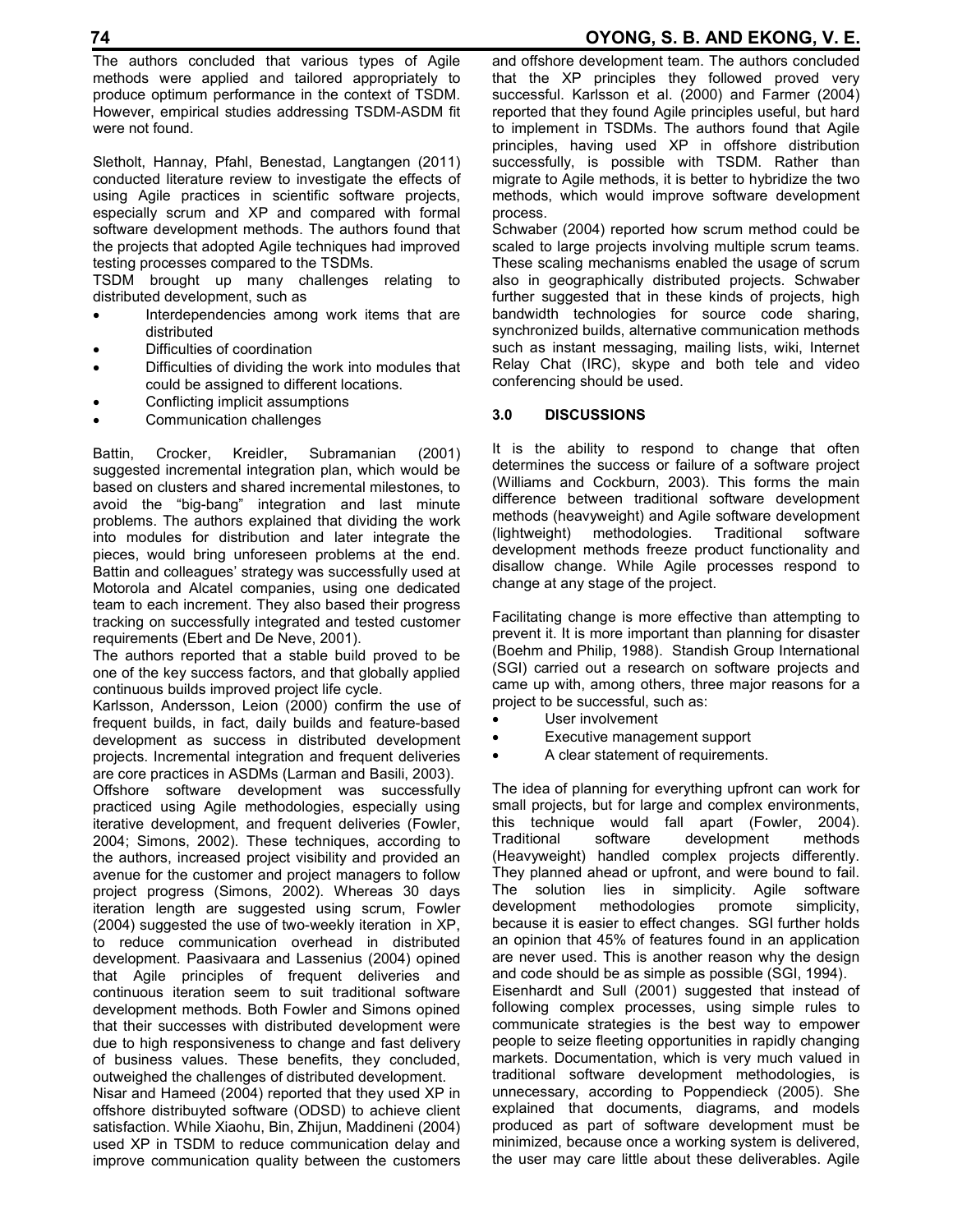methods follow the same rules for their processes. Another reason is that excess documentation creates a waste of time in producing and reviewing the document. Rather than have a hundred page detailed specification, it is better to write a ten page set of rules and guidelines. This is what Agile methodologies maintain,

documentation should be kept to the barest minimum.

Rather than taking months or years to show the customer the final product,

use an iterative development where small but complete portions of a system are designed and delivered throughout the development cycle. This technique allows the customer to have a better idea of how the software works. This is what Agile methods adopted.

Software development practices, which keep requirements flexible and as close to the system delivery as possible, provide competitive advantages in a changing environment. In a similar way, Agile methods are designed to respond to change, not to predict it, and also have the ability to make decisions as late as possible. Agile methodologies empower team members. They provide both tools and authority to team members, other than managers, to take decisions. This is one of the problems with traditional software development methods, where all the decisions are made for developers.

Instead, Agile methodologies give developers guidance as well as freedom to take detailed design and programing decisions. Poppendieck (2005) opined that it is better to tell developers what needs to be done, but not how to do it.

In respect to iterative development, traditional software development methodologies keep customer feedback and testing until the last stage of their project life cycle. Agile believes otherwise, these should be embedded into the system as a daily exercise. SGI (1994) discovered that the delivery of software components early and often, within short time frames, increases the success rate.

However, Constantine (2001) opined that it is not every problem that can be sliced and diced into the right pieces for speedy incremental refinement. Therefore, Agile processes do not work in all cases. High smith and Cockburn (2005) opined that Agile methods are more difficult for larger teams, because as the team size grows, coordinating interfaces become a dominant issue. Also, with developers numbering 20 and above, the face-to-face communication breaks down and becomes more difficult and complex (Constantine, 2001). In contrast, plan-driven methods scale better with large projects.

Boehm (1988) contested that over focus on early and continuous delivery of valuable phases of a product can lead to a major rework, if the architecture doesn't scale up. He concluded that a plan driven process is most needed for high assurance software. In the same vein, Ambler (2005) opined thatit would be suspicious applying Agile modeling in life critical systems. This is because Agile methodologies do not support the TSDM goals of predictability, repeatability, and optimization, which are characteristics of reliable safety critical software development. Fowler (2004) opined that Agile methods are only good for business software.

Whereas Agile processes play down on documentation as a waste of time and resources, Boehm (1988) is of the opinion that it is only through documentation that external experts can diagnose problems. Proposing no documentation could lead to an increase in the risk factor when considering maintenance and usage. Other problems with using Agile methods include over emphasis towards customer collaboration. The truth is that, getting busy people involved in the development process is irritating and an odd job indeed. More so, it takes a dedicated customer to build quality software, using Agile methods.

Another problem with Agile methods is project cost. Agile projects have no fix prices, no fix schedule, and projects are open-ended and evolve as requirements change. Therefore, it becomes harder for managers and customers alike to accept this technique as they would rather know the total cost of the project, and overall project schedule beforehand.

In the past few years, many companies have turned to offshore development for faster, better, and cheaper development teams. Other benefits include increased productivity, competitive advantage, and internal customer satisfaction (Moore and Barnett, 2004). However, offshore development comes with no physical proximity, and that plan-driven approach is usually favored where business analysis, detailed requirement and design are done at the front office (on-shore) and sent to the back office (off-shore) for construction. These arrangements come with challenges for Agile methodologies.

Time zone differences and separation by thousands of miles reduce the communication between on-shore and off-shore teams. Anyway, Fowler (2005) proposed the following actions to be used for a successful implementation of Agile methodologies in offshore software development:

- Use distributed continuous integration
- Have each site send ambassadors to the other site.
- Use contact visits to build trust.

• Don't underestimate the cultural change. In Asian countries, command and control model is used. This discourages some countries adopting Agile methods offshore.

• Use test scripts to help understand the requirements – Acceptance tests help to communicate and clarify the requirements between offshore and onshore team members.

Use regular builds to get feedback on functionality – according to Fowler (2005), the quicker the customer can look at a partial function, the quicker they can spot any miscommunications.

Having skilled and experienced people in a team is a key factor for Agile methodologies. With domain experts in the team, developers have rapid feedback on the implications to the users of their design choices.

With regards to applying ASDMs in large-scale and mission critical projects, it is not clear if Agile methods are used on large-scale projects, such that they can provide end users with the desired quality in timely manner (Marrington, Hogan, and Thomas, 2005). However, some researchers reported otherwise. They contend that large-scale and complex projects have benefited from suitably tailored Agile development methods (Bowers, May, Melander, Baarman, Ayood, 2002; Cao, Mohan, Xu, Ramesh, 2004; Lindvall,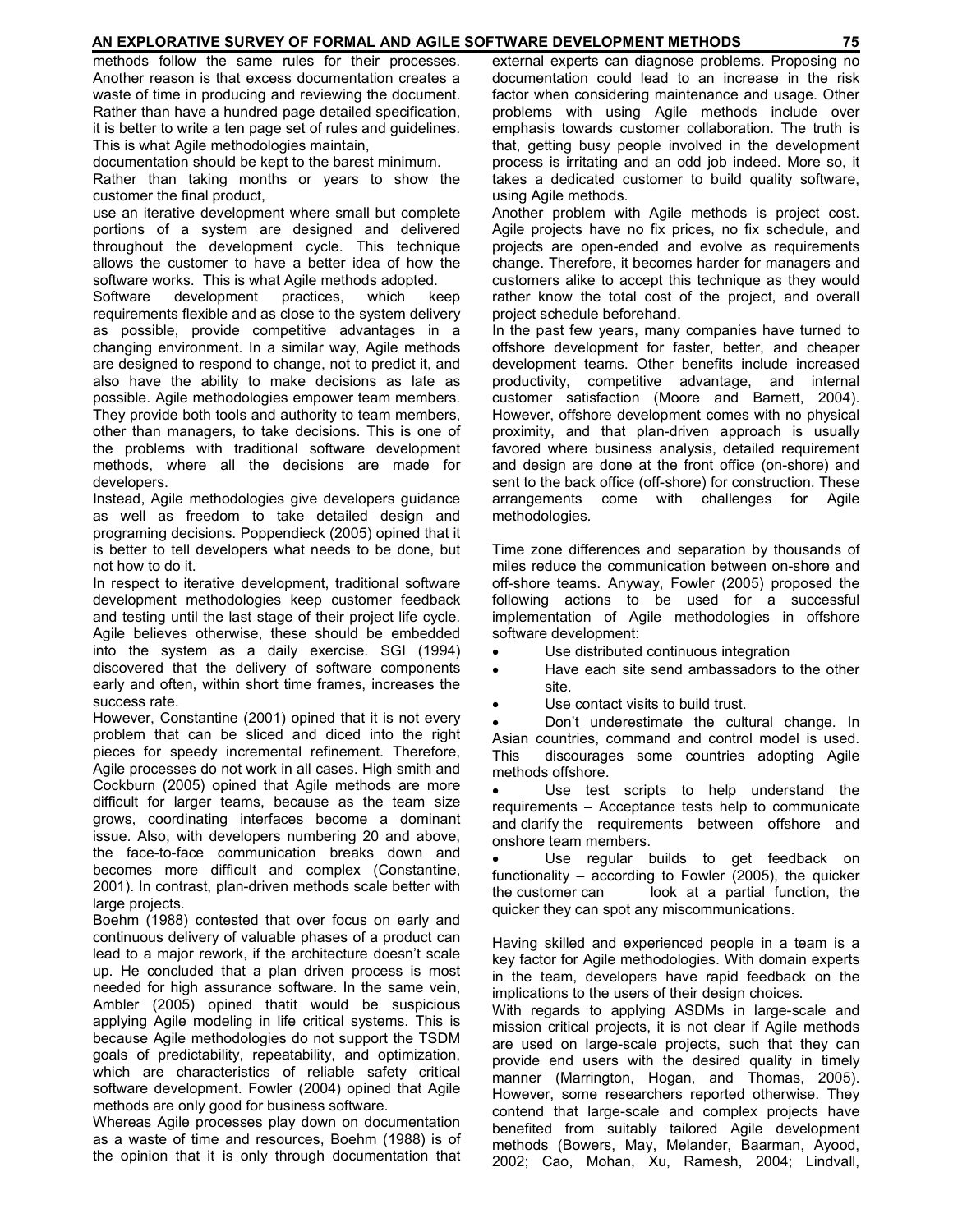# **76 OYONG, S. B. AND EKONG, V. E.**

Muthing, Dagnino, Wallin, Stupperich, et al., 2004). Bowers et al. (2002) examined if XP could be used in large-scale and mission critical projects and saw that it could be done, with some modifications. Lippert, Becker-Pachau, Breithing, Koch, Kornstadt, et al.(2003) had a similar experience with XP and confirmed the possibility of applying Agile software development methods on large-scale and mission-critical projects.

# **4.0 THE AMBIDEXTROUS FRAMEWORK**

According to Nerur, Mahapatra, Mangalaraji (2005), ASDM and TSDM have conflicting organizational cultures, management styles, organizational forms, and reward systems. Ambidexterity is a technique that will allow the marriage of the two methods drawing from their strengths and reducing their weaknesses. Ambidexterity is an effective and viable solution to the seemingly extreme stands of "stability" for TSDM, and "agility" for ASDM (Katila and Ahuja, 2002; He and Figure 1 shows the ambidextrous framework.



**Figure1:** Ambidextrous Framework (Source: Nerur et al., 2005),

The ambidextrous framework has sub units that are highly coupled within the subunits and loosely coupled across sub units, but are tightly integrated at the senior executive level (O'Reilly and Tushman, 2004). The tasks are highly consistent within each sub unit and highly different from other sub units (Benner and Tushman, 2003).

# **5.0 CONCLUSION**

This research work surveyed the possible means of hybridizing STDM and ASDM and came up with an ambidextrous framework, which could be used to bridge the two. Both methods have their strengths and weaknesses. Traditional software development methods have the following advantages:

- **Stability**
- Planning upfront
- Detailed documentation
- Management control of decision making in the project
- Fixed cost estimates
- Fixed schedules
- Codified process
- Encourage reuse of pre-process modules
- Requirements known in advance, and fixed.

 **However, STDM has drawbacks, which include** 

- Planning upfront for large projects leading to failures
- Delayed customer feedback and modules testing to the last phase of the project.
- Not flexible to requirements changes
- Not all documented requirements are implemented
- Prone to litigations due to breach of contract terms, by not meeting schedule dates, among others

 **Agile software development methods (ASDM) prove to be viable alternatives to STDM with the following advantages:** 

- 
- **Simplicity**
- Hitting the market on target time.
- Customer satisfaction guaranteed
- People oriented
- Iterative delivery of small and complete pieces of software and on time.
- Face-to-face communication
- Close cooperation between developers and the clients
- Freedom to developers
- Regular adaptation to changes in requirements.

**ASDM also have her fair share of the software development problems (short comings), which include:** 

• ASDMs are difficult to implement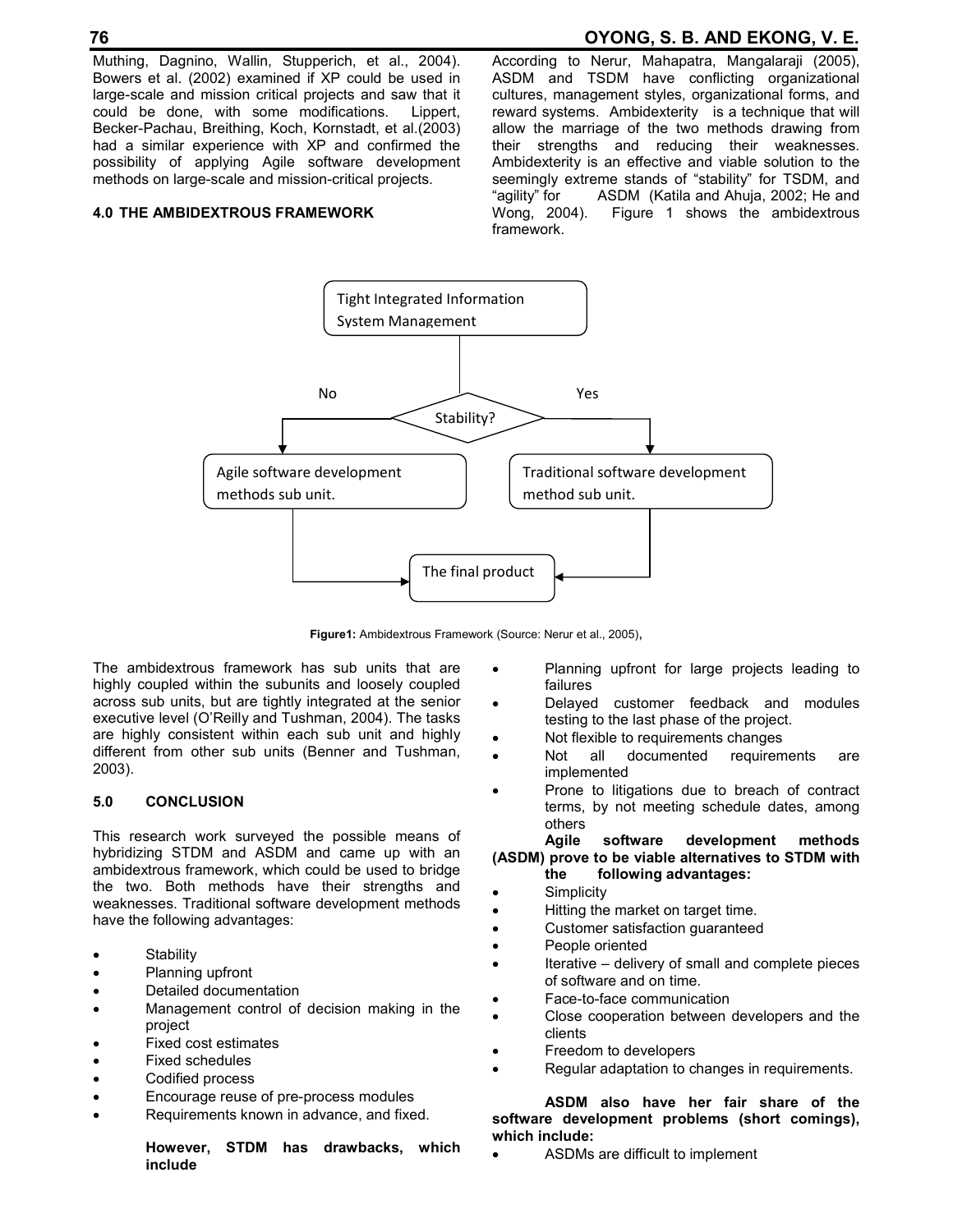- Limited documentation
- The customer must not only be knowledgeable, but interested for ASDM to work.
- Only skilled developers can implement ASDM.
- Unrealistic expectations
- Constant need of attention
- Testing is not cheap
- Not much empirical evidence to support ASDM's claims
- No fix project cost and schedule

These differences notwithstanding, ambidextrous framework proposed would cement their symbiotic relationships for better software development.

#### **REFERENCES**

- Agerfalk, P. J., Fitzgerald, B., Holmstrom, H., Lings, B., Lundell, B., Conchuir, E. 2005. A framework for considering opportunities and threats in Distributed software Development. In proceedings of the International workshop on Distributed software Development DISD 2005, Paris, Austrian Computer Society, pp. 47-61.
- Ambler, S. 2005, "When Does (not) Agile Modeling Make Sense?" *http://www.Agilemodeling.com/essays/whendoe samwork.htm#wontwork*
- Awad, M. A. 2005. A comparison between Agile and traditional software development methodologies. Unpublished doctoral dissertation. The University of Western Australia. Australia.
- Battin, R. D., Crocker, R., Kreidler, J., Subramanian, K. 2001. "Leveraging resources in global software development", IEEE Software,18(2): 70 – 77.
- Bech, K., Beedle, M., Bennekum, A., Cockburn, A.S., Cunningham, W., Fowler, M, et al. 2001. Manifesto for Agile software development. *http://www.Agilemanifesto.org/*
- Benner, M.J. and Tushman, M. L. 2003 Exploitation, Exploration, and process management: The productivity dilemma revisited. Ademy of Management Review 28(2): 238-256
- Boehm, B. 1988 "A Spiral Model for Software Development and Enhancement," Computer, vol. 21, no. 5, pp. 61-72.
- Boehm, B. 2002. Get ready for Agile methods with care. Computer.35 (1): 64- 69.
- Boehm, B and Philip, P. 1998."Understanding and controlling software cost", IEEE Transactions on software Engineering,14 (10).
- Boehm, B. and Turner, R. 2003.Using risk to balance Agile and plan-driven methods. Computer, 36(6): 57-66.
- Boehm, B. and Turner, R. 2005, "Management challenges to implement Agile processes in traditional organizations", IEEE Software, 22(25):30-39.
- Bowers, J., May, J., Melander, E., Baarman, M., Ayoob, A. 2002. Tailoring XP for large systems mission-critical software Proceedings of the second XP Universe and First Agile Universe Conference on Extreme Programming and Agile Methods, pp. 100-111.
- Brooks, F.P. 1975. The Mythical Man-Month: Essay on Software Engineering. Addison Wesley.
- Cao, L., Mohan, K., Xu, P., Ramesh, B. 2004. How extreme does extreme programming have to be? Adapting XP practices to large-scale projects. Proceedings of the 37<sup>th</sup> Hawaii International Conference on system sciences, pp. 1-10.
- Carmel, E. and Tjia, P. 2005, Offshoring Information Technology: Sourcing and outsourcing to a Global Workforce: Cambridge University Press, Cambridge, NY.
- Chow, T. and Cao, D-B. 2007. A survey study of critical success factors in Agile software projects. Journal of systems and software, 81(2008): 961- 971.
- Cockburn, A. 2006. "Agile software development: A cooperative Game", 2nd Edition, Addison- Wesley Professional, Boston.
- Cohn, M. and Ford, D. 2003. Introducing an Agile process to an organization. IEEE Computer, 36(6):74-78.
- Constantine, L. 2001, "Methodological Agility", IEEE Software Development, pp. 67-69
- Ebert, C. and De Neve, P. 2001, Surviving Global Software Development. IEEE Software, pp. 62- 69.
- Eisenhardt, H and Sull, D. 2001 "Strategy as Simple Rules", Harvard Business Review, 79: 107-116.
- Farmer, M. 2004. Decision space Infrastructure: Agile development in a large, distributed Team. Proceedings of the Agile Development Conference.
- Fowler, M. 2004. Using Agile Software Process with Offshore Development. *http://martinfowler.com/articles/agileOffshore.ht* ml 7.1.
- Fowler, M. 2005. The new methodology, Available online at *:http://matinfowler.com/articles/newmethodology .html*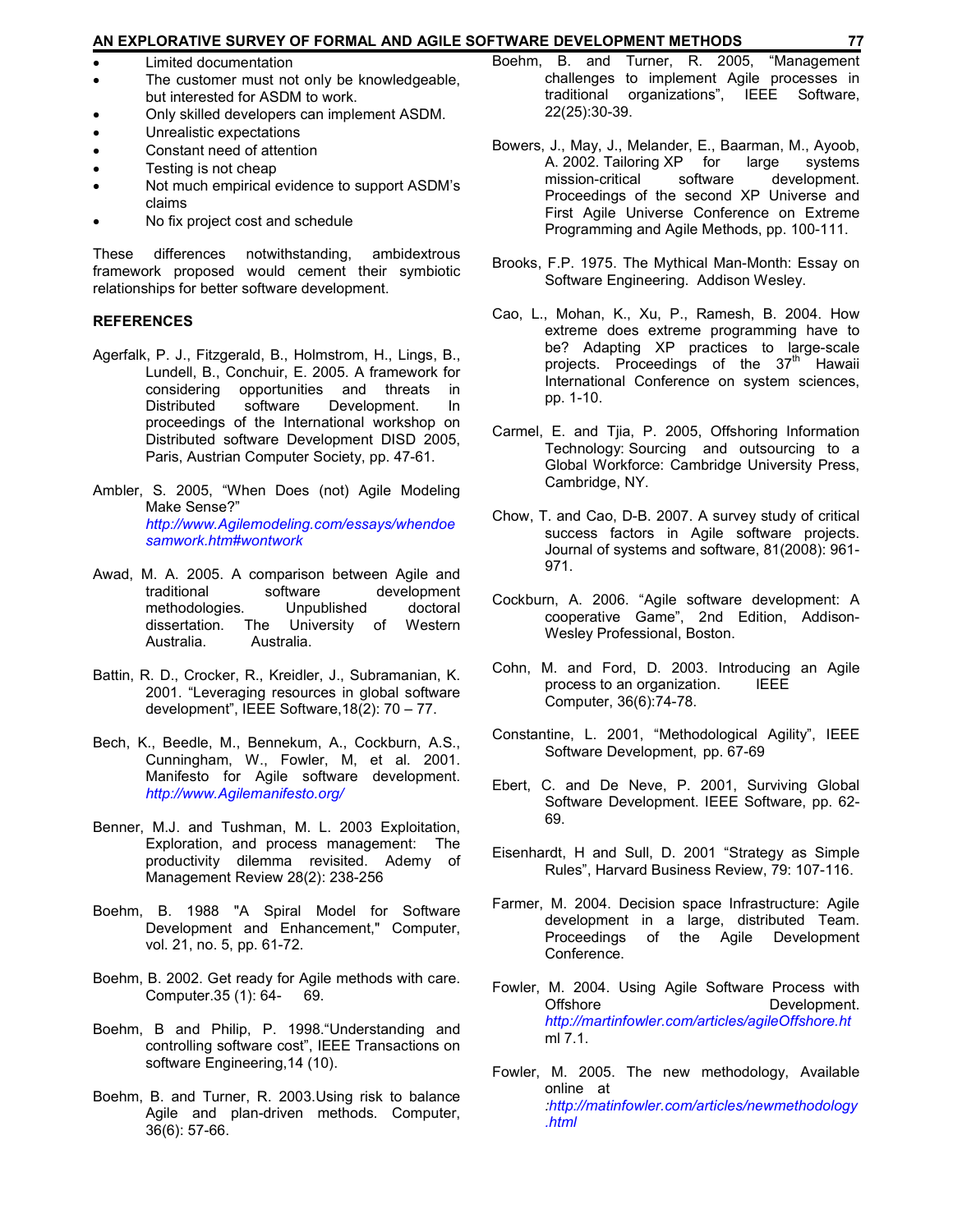- Fruhling, A. and De Vreede, G. J 2006. Field experiences with extreme programming: Developing an emergency response system. Journal of Management Information Systems, 22(4): 39-64.
- Goldman, A., Kon, F., Silva, P.J.S., Yoder, J. W. 2004, Being extreme in the classroom: Experiences leaching XP. Journal of the Brazilian Computer Society, 10, 5-21.
- He, Z. and Wong, P. 2004. Exploration vs exploitation: An empirical test of the ambidexterity hypothesis. Organization Science, 15(4): 481- 494.
- Hickey, A.M. and Davis, A.M. 2004. A unified model of requirements elicitation, Journal of Management Information Systems, 20(4): 65- 84.
- Highsmith, J. 2002, Agile Software Development Ecosystem. Addison Wesley.
- Highsmith, J. and Cockburn, A. 2001.Agile software development: The Business innovation. IEEE Computer, 34(9):120-122.
- Highsmith, J. and Cockburn, A. 2004, "Agile Software Development: The People Factor", IEEE Computer, Available online at: *http://www.jimhighsmith.com/articles/IEEEArti cle\_1Final.pdf*
- Highsmith, J. and Cockburn, A. 2005, "Agile Software Development: The Business of Innovation", IEEE Computer, Available online at: *http://www.jimhighsmith.com/articles/IEEEArticle \_2Final.pdf*
- Highsmith, J. A. 2000, Adaptive Software Development: A collaborative Approach to Managing Complex Systems. New York: Dorset House Publishing.
- Holstrom, H., Fitzgerald, B., Agerfalk, P. J., Conchuir, E. O. 2006 Agile Practices Reduce Distance in Global Software Development. Information System Management, 23(3): 7-18, Available online at: *http:/www.therationaledge.com/content/jan- 01/f\_rup\_pk.html*
- Karlsson, E., Andersson, L., Leion, P. 2000, Daily Build and Feature Development in large Distributed Projects.Proceedings of the International Conference on Software Engineering, Limeric, Ireland, pp. 649-658
- Katila, R. and Ahuja, G. 2002. Something old, something new: A longitudinal study of search behavior and new product introduction. Academy of Management Journal 45(6): 1183-1194.
- Kirscher, M., Jain, P., Corsaro, A., Levine, D. 2001, Distributed Extreme Programming. In: Proc. International Conference on eXtreme

Programming and Flexible Processes Software Engineering.

- Kruchten, P. 2004. The rational Unified Process: An Introduction  $(3<sup>rd</sup>ed.)$ . Reading, MA: Addison-Wesley, Longman.
- Larman, C. 2004. Agile and Iterative Development: A Manager's Guide. Addison Wesley
- Larman, C. and Basili, V. 2003, Iterative and Incremental Development: A Brief History. IEEE Computer, pp. 47-56.
- Leffingwell, D. 2007. Scaling software agility: Best practices for large enterprises. Upper Saddle River. NJ: Addison-Wesley.
- Lindvall, M., Muthing, D., Dagnino, A., Wallin, C., Stupperich, M., Kiefer, E, et al. 2004. Agile software development in large organizations. Computer, 37(12): 26-34.
- Lippert, M., Becker-Pechau, P., Breithing, H., Koch, J., Kornstadt, A., Roock, S., et al. 2003. Developing complex projects using XP with extensions. Computer, 36(6): 67-73.
- Marrington, A., Hogan, J.M., Thomas, R. 2005. Quality assurance in a student- based Agile software engineering process. Proceedings of the 2005 Australian Software engineering conference,pp. 324-331.
- Mockus, A. and Herbsleb, J. 2001, Challenges of Global Software Development. Proceedings of the seventh International Software Metrics Symposium,(METRICS 2001, IEEE) pp.182- 184.
- Moore, S. and Barnett, L. 2004, "Offshore outsourcing and Agile Development", Forester Best Practices.
- Nerur, S., Mahapatra, R., Mangalaraji, G. 2005. Challenges of migrating to Agile methodologies communications of the ACM, 48(5): 73-78.
- Nisar, M and Hameed, T. 2004, Agile Methods Handling Offshore Software Development Issues. Proceedings of INMIC 2004, 8<sup>th</sup> International Multi-topic Conference, pp.417- 422.
- O'Reilly, C.A III and Tushman, M.L. 2004.The ambidextrous organization. Harvard Business Review 83(4):74-81.
- Paasivaara, M and Lassenius, C. 2004, Synchronizing Global Software Development by using Incremental Development and frequent Deliveries. Proceedings of the ICSE International workshop on Global Software Development, Edinburg.
- Poppendieck, M. 2005, "Lean Programming". *http://www.poppendieck.com/lean.htm*